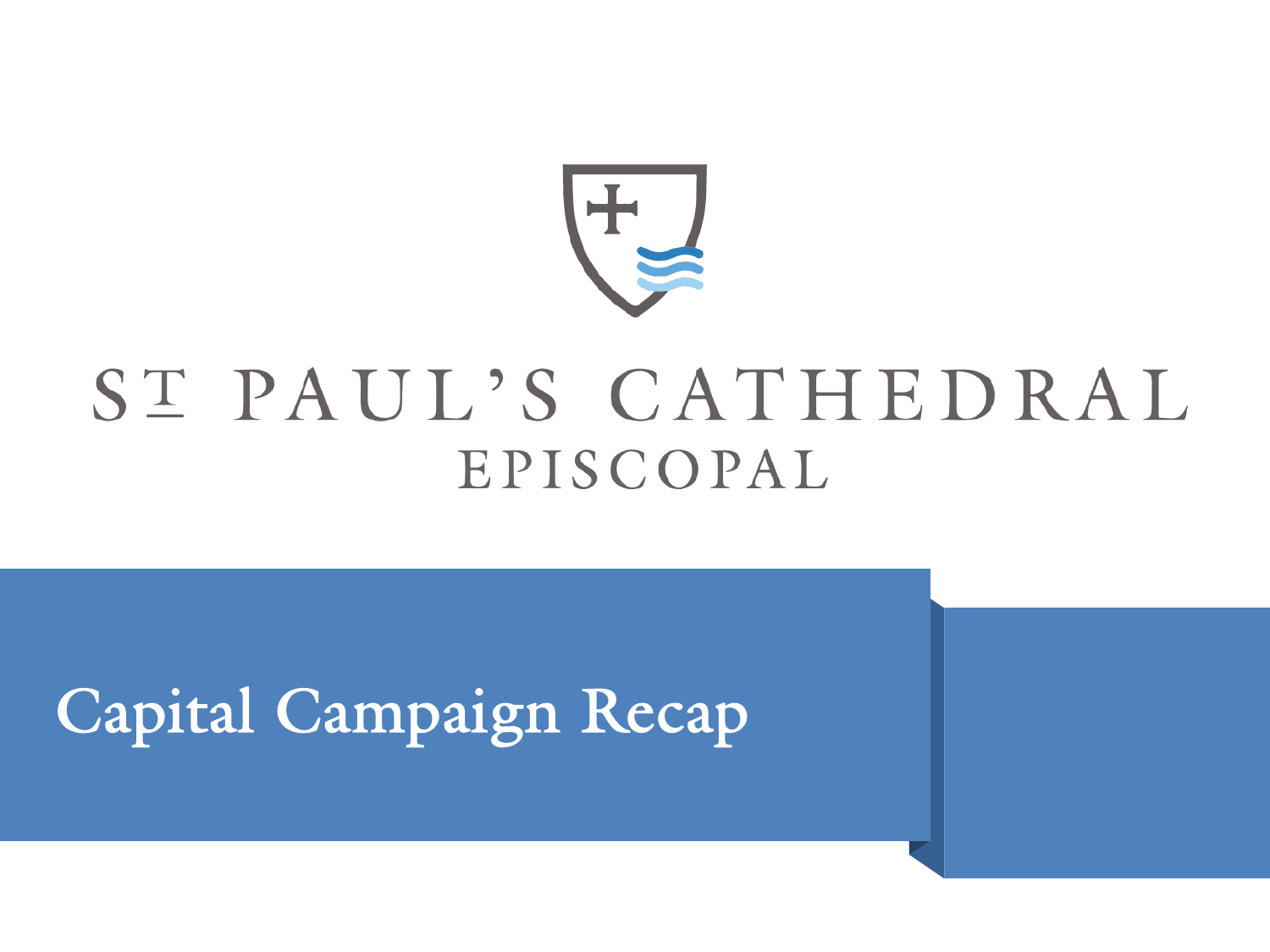### **January Through March 2021**

- At the January Annual Meeting, the vision for the cathedral campus was shared with the congregation.
- Acting on a recommendation from the finance committee, Chapter voted in February to approve a special distribution as a no-interest loan of \$50,000 from the Cathedral Fund for Phase I Capital Campaign Costs " including retaining a campaign consultant.
- In March, Vandersoll and Associates was selected as campaign consultant and introduced to Chapter at the February Chapter Retreat and began ongoing campaign leadership meetings as well as meetings with the congregation's various planning teams, creating a project timeline that aligned the capital campaign and the 2021 stewardship campaign..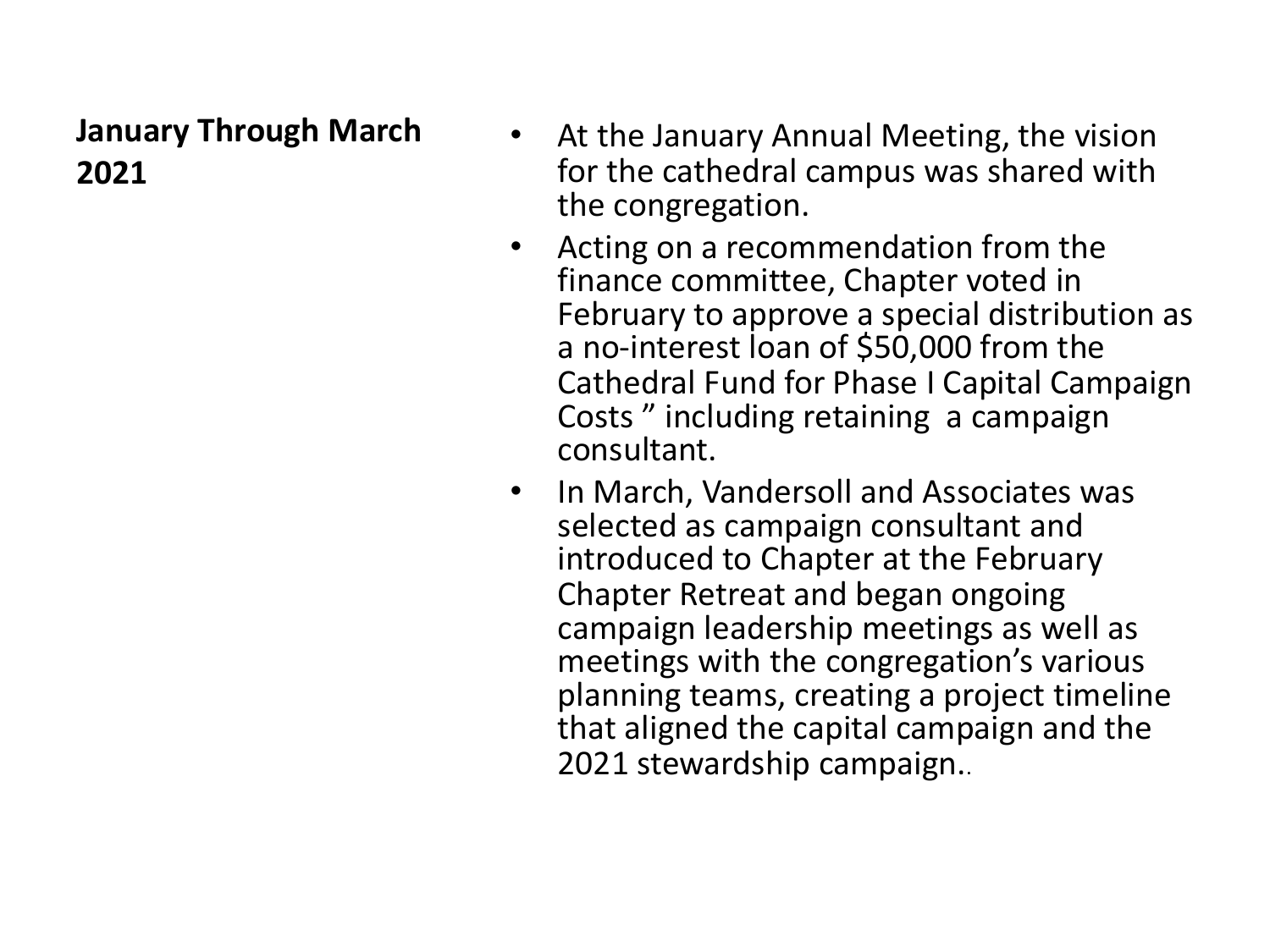- **April Through June 2021** The "Listening Phase" of the campaign was<br>April Through June 2021<br>Alunched in April and completed by early M launched in April and completed by early May. It included a written survey, available online in Spanish and English, with 9 open-ended questions and open to all members of the congregation. This phase also included 14 separate "live" listening sessions with various cohorts within the congregation. Each session began with a review of the capital campaign process, with the same questions as the written survey.
	- The prospective capital campaign was separated from the annual stewardship campaign, to allow more time to complete the listening phase. Timing was also impacted by the transition to re-open the campus. As a result, the consultant's contract was amended to add an additional month.
	- In June, Dean Penny convened a meeting with representatives of multiple nonprofits that serve unsheltered people, including a number with program offices on Bankers Hill, to share preliminary drawings of the Outreach Center and to elicit feedback – which was overwhelmingly positive.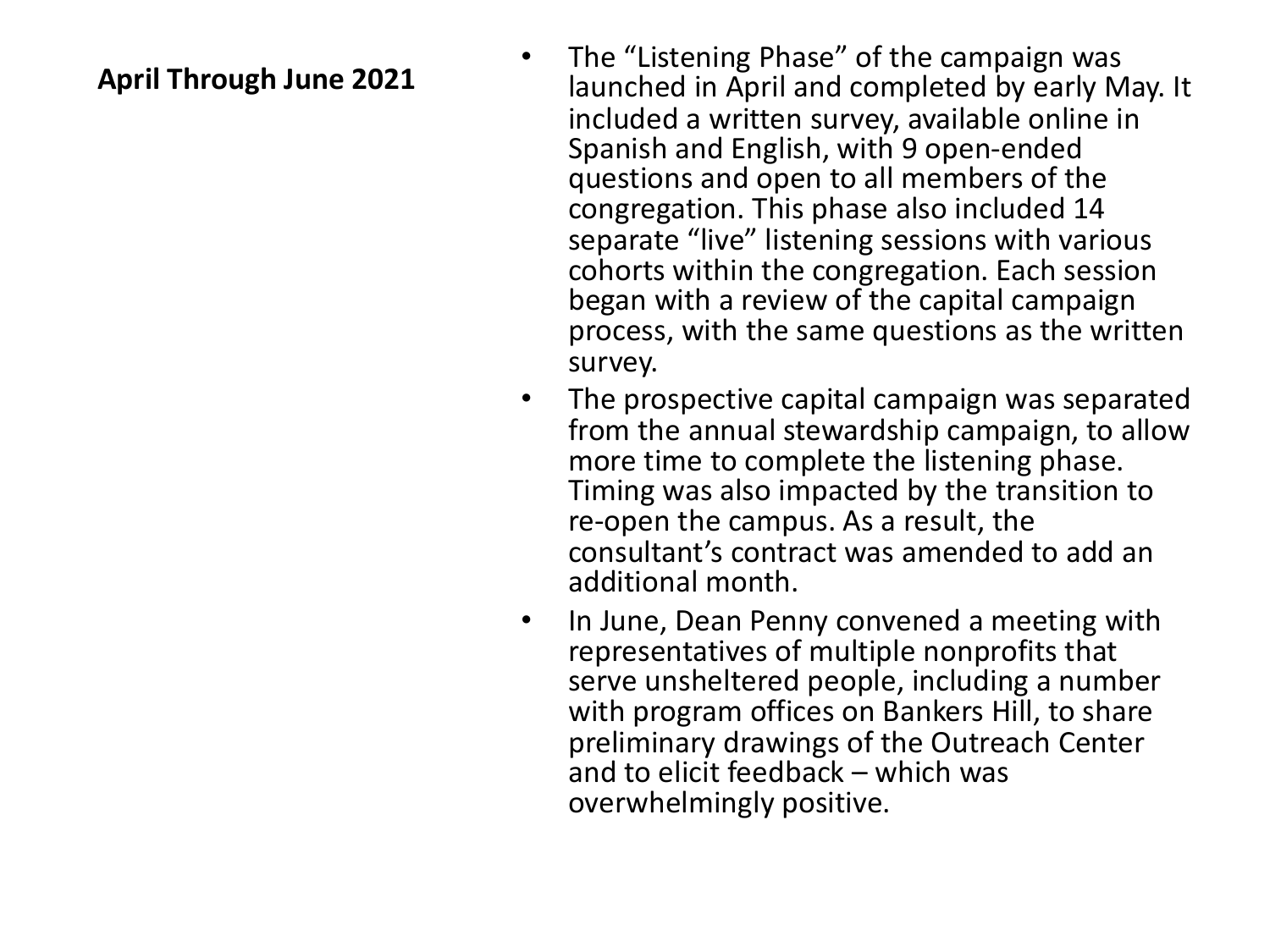### **July Through December 2021**

- **July St. Paul's Listening Sessions Report** completed and shared with Chapter and congregation.
- Vandersoll's contract ended in July. With Martinhouk's departure at the end of Jun focus of the potential capital campaign shifted away from fundraising and onto filling in details of the projects for the congregation
- Because of the expanded timeframe for proposed capital campaign, LLC decided the furnishings and appliances for 525 O without expectation of the expense being covered in a future capital campaign.
- Grounded in the feedback from the lister sessions, Domus Architects developed a plan for the campus, incorporating the fundoutreach and music centers, eliminating the dark corners and inaccessible spaces middle of the cathedral campus, and cre large gathering space in the center which bring together the two courtyards.